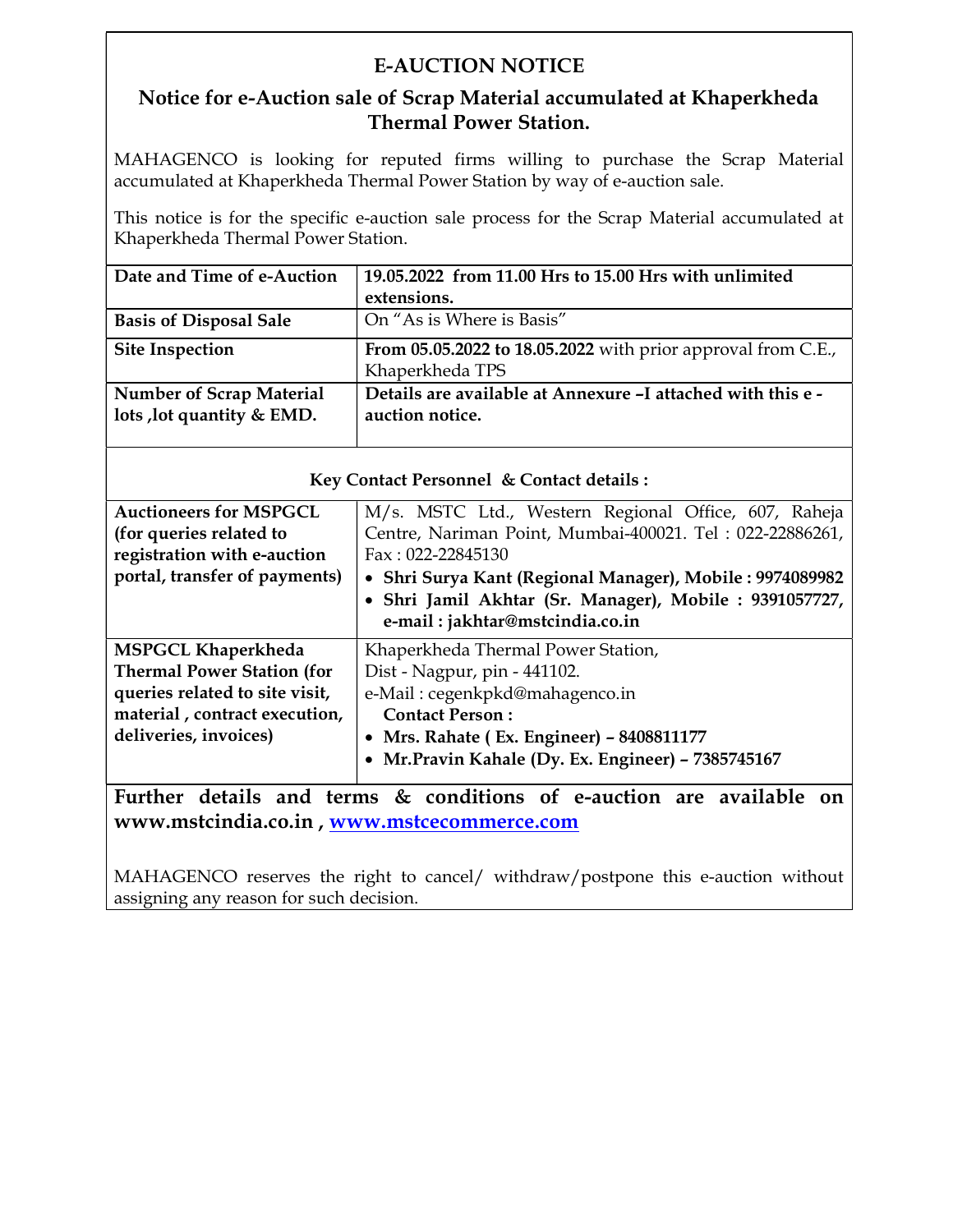# **MAHARASHTRA STATE POWER GENERATION CO.LTD.**

## **Annexure I**

|                  | List of Scrap Material With EMD lying at Khpaerkhda TPS                                                                                                                                                                                                                               |                         |          |            |                 |  |  |  |
|------------------|---------------------------------------------------------------------------------------------------------------------------------------------------------------------------------------------------------------------------------------------------------------------------------------|-------------------------|----------|------------|-----------------|--|--|--|
| Lot<br>No.       | <b>Description of the Material</b>                                                                                                                                                                                                                                                    | Unit                    | Quantity | <b>GST</b> | <b>EMD</b>      |  |  |  |
| $\mathbf{1}$     | $\overline{2}$                                                                                                                                                                                                                                                                        | $\overline{\mathbf{3}}$ | 4        | 5          | $6\phantom{1}6$ |  |  |  |
| $\mathbf{1}$     | Scrap M. S. consisting of baffle plates, angles, channel,<br>beams, sheets, tubes, RSJ, flats, plates, bends, pipes,<br>cones, rollers, containers etc. some mixed with C. I./G.I.<br>Scrap, acid tank, spares of vehicle, breakshoe, liners, air<br>filters boiler tube pieces, etc. | MT                      | 660.00   | 18.00      | 20 Lakh         |  |  |  |
| $\overline{2}$   | Scrap conveyor belts in rolls. (Length 20 feet in length &<br>above)                                                                                                                                                                                                                  | MT                      | 32.00    | 5.00       | 1 Lakh          |  |  |  |
| $\mathbf{3}$     | Scrap of Stainless steel consist of grills, ESP electrodes,<br>blowers, nozzles, pipes, etc.                                                                                                                                                                                          | MT                      | 24.92    | 18.00      | 2 Lakh          |  |  |  |
| $\bf{4}$         | Scrap Empty mild steel oil barrels (200/210 Ltr. Cap.)                                                                                                                                                                                                                                | No.                     | 900.00   | 12.00      | 50 Thous        |  |  |  |
| 5                | Used/Lubricating oil mixed with water<br>(180 Barrels=Approximate 30.60 KL)                                                                                                                                                                                                           | Lot                     | 1.00     | 5.00       | 1 Lakh          |  |  |  |
| $6\phantom{1}6$  | Scrap of electrical & electronic waste consist of<br>keyboard, monitor, switches, Panels etc.<br>(Approximate weight = 4.10MT)                                                                                                                                                        | Lot                     | 1.00     | 18.00      | 10 Thous        |  |  |  |
| 7                | Scrap coal compartment assembly with & without<br>nozzles                                                                                                                                                                                                                             | MT                      | 60.98    | 18.00      | 5 Lakh          |  |  |  |
| $\boldsymbol{8}$ | Scrap of coal mill grinding roll                                                                                                                                                                                                                                                      | MT                      | 78.63    | 18.00      | 2 Lakh          |  |  |  |
| 9                | Scrap air heater basket mixed (500 MW + 210 MW)                                                                                                                                                                                                                                       | MT                      | 75.00    | 18.00      | 1 Lakh          |  |  |  |